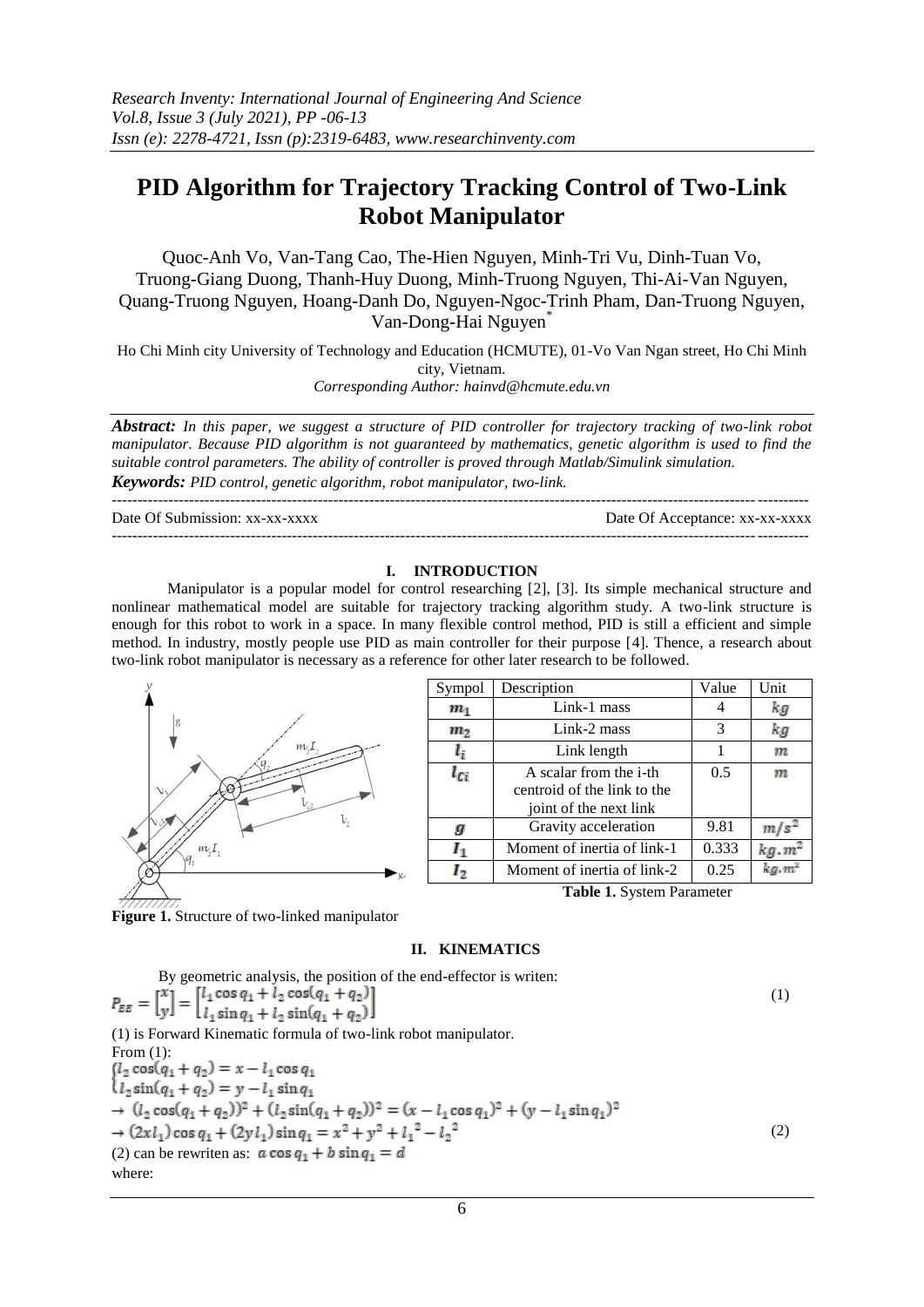$$
\begin{cases}\n a = 2x l_1 \\
 b = 2y l_1 \\
 d = x^2 + y^2 + l_1^2 - l_2^2 \\
 \frac{a \cos q_1}{\sqrt{a^2 + b^2}} + \frac{b \sin q_1}{\sqrt{a^2 + b^2}} = \frac{d}{\sqrt{a^2 + b^2}}\n\end{cases}
$$
\n(3)

(2) can be rewrite as:  $\cos q_1 \cos \alpha + \sin q_1 \sin \alpha = \frac{a}{\sqrt{a^2+b^2}}$ 

$$
\Rightarrow \begin{cases}\n\cos(q_1 - a) = \frac{a}{\sqrt{a^2 + b^2}} \\
\sin(q_1 - a) = \pm \sqrt{1 - \frac{d^2}{\sqrt{a^2 + b^2}}}\n\end{cases}
$$
\n
$$
\Rightarrow \begin{cases}\nq_1 = a + \alpha \tan 2 \left( \pm \sqrt{1 - \frac{d^2}{\sqrt{a^2 + b^2}}}, \frac{d}{\sqrt{a^2 + b^2}} \right) \\
q_2 = \alpha \tan 2 (y - l_1 \sin q_1, x - l_1 \cos q_1)\n\end{cases}
$$
\n(4)

(4) is the Inverse Kinematic formula of two-link robot manipulator.

### **III. DYNAMIC EQUATIONS**

From [1], dynamic equations of two-link robot manipulator are obtained from Euler-Lagrange method as: (5)

$$
M(q)\ddot{q} + V(q, \dot{q})\dot{q} + G(q) = \tau
$$
\nwhere:  
\n
$$
M(q) = \begin{bmatrix} l_2^2 m_2 + 2l_1 l_2 m_2 \cos \theta_2 + l_1^2 (m_1 + m_2) & l_1 l_2 m_2 \cos \theta_2 \\ l_2^2 m_2 + l_1 l_2 m_2 \cos \theta_2 & l_2^2 m_2 \end{bmatrix}
$$
\n
$$
V(q, \dot{q}) = \begin{bmatrix} -m_2 l_1 l_2 \dot{\theta}_2^2 \sin \theta_2 - 2m_2 l_1 l_2 \dot{\theta}_1 \dot{\theta}_2 \sin \theta_2 \\ m_2 l_1 l_2 \dot{\theta}_1^2 \sin \theta_2 \end{bmatrix}
$$
\n
$$
G(q) = \begin{bmatrix} m_2 l_2 g \cos(\theta_1 + \theta_2) + (m_1 + m_2) l_1 g \cos \theta_1 \\ m_2 l_2 g \cos(\theta_1 + \theta_2) \end{bmatrix}
$$
\n(5)

#### **IV. PID STRUCTURE**

#### **1. Controller design**

A proportional–integral–derivative controller (PID controller) is a close-loop which is popular in industry, specially automation controlling. A PID controller is normally built with three distinct components, namely proportional, integral, and derivative, where: proportional term defines current value of error, integral term accounts for past values of the error and integrates them over time, derivative term is a estimation of the trend of errors based on its current rate of change.

A PID controller calculates error value as the difference between a desires setpoint and measured process variable, and then applies the correct value based on three term above as an output of this controller.

In this paper, the input  $\bm{r}$  will calculated via Inverse Kinematic and the output  $\bm{y}$  is the actual joint position of the system obtained by dynamic analysis. The input variable of controller concludes error  $\epsilon$  between the desired joint position and the actual joint position.  $\tau$  is the joint torque, also is the output variable of PID controller.

The PID controller structure is shown in *Figure 2.* The system controller structure is shown in *Figure 3.*

From [1], the control torques are computed as  $\tau = k_p e + k_i \int e dt + k_d \dot{e} + G(q)$ 





**Figure 2. PID controller structure <b>Figure 3.** Structure of PID controllers for robot manipulator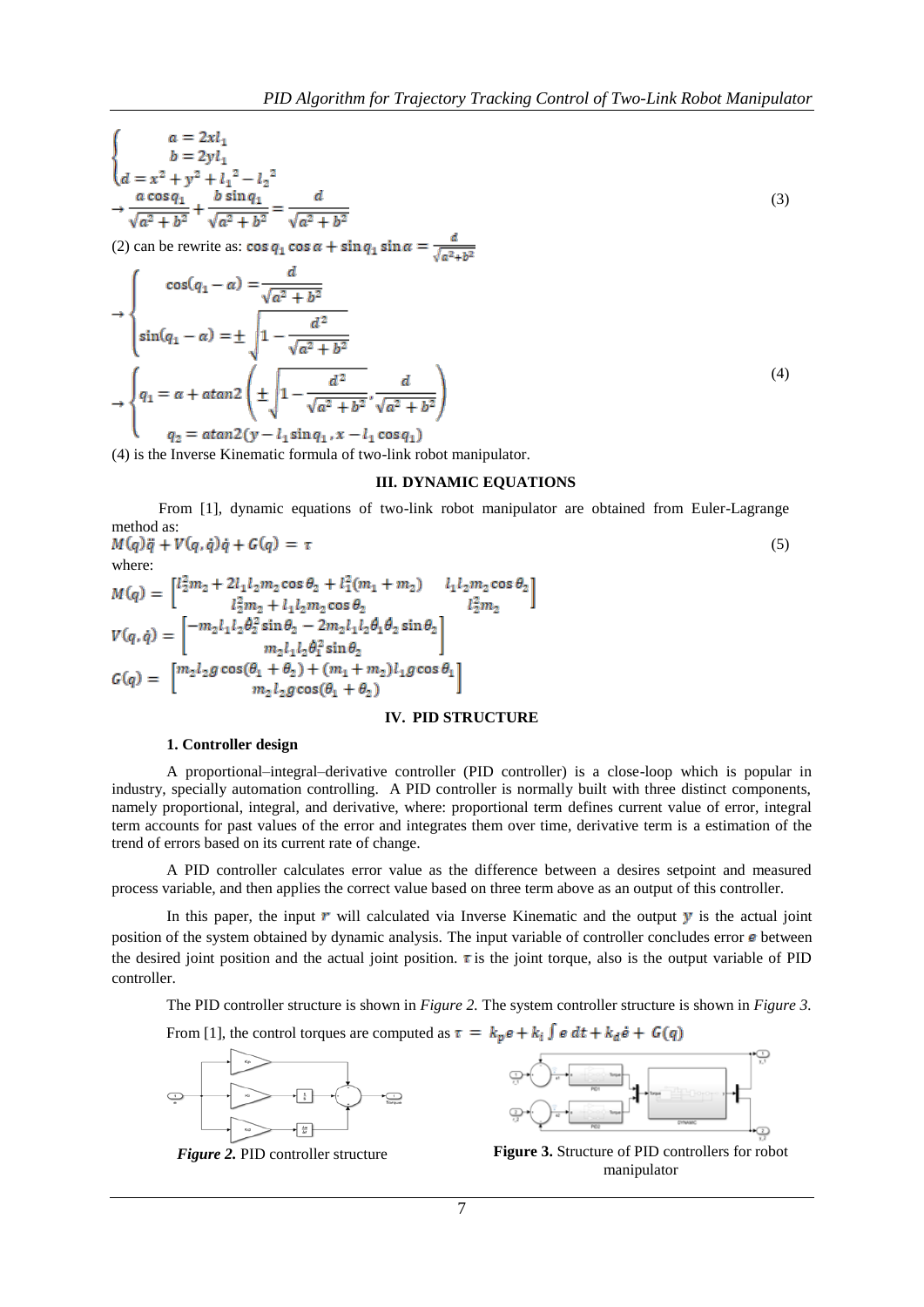(6)

#### **2. Tracjector design**

Simulations are carried out on a two-link robot manipulator as described in *Fig.1.* The system parameters are shown in *Table.1*. The desired trajectory of the end-effector position is a circle with the equations are shown in (6). The trajectory parameters are chosen as in *Table 2.* Time taken is 10s. Sample time is 0.01s.

$$
\begin{cases}\nx_{\text{set}}(t) = A_x \cos\left(\frac{\pi t}{T}\right) + a \\
y_{\text{set}}(t) = A_y \sin\left(\frac{\pi t}{T}\right) + b\n\end{cases}
$$
\n
$$
\text{Sumbel} \qquad \text{Description:}
$$

| Symbol | Description                | Parameter | Unit |
|--------|----------------------------|-----------|------|
| 23 y   | X-axis amplitude           | 0.28      | m    |
| . .    | Y-axis amplitude           | 0.28      | m    |
|        | Period                     |           |      |
| a      | X-axis position coordinate | 0.85      |      |
|        | Y-axis position coordinate |           |      |

**Table 2.** Trajectory Parameter

#### **V. SIMULATION**

A Trajectory tracking controlling structure is built as in *Fig. 4.* We can see that, after providing the desired trajectory, the torque is controlled by inverse kinematics of the manipulator, and then calculated via dynamic analysis and forwarn kinematics. As a result, the manipulator move in the correct trajectory, parallel to this process is feedbacking to find the error values.

Choosing parameters for PID controller as:  $K_p = 250$ ,  $K_i = 1$ ,  $K_d = 50$ . The result is displayed in *Fig. 5, Fig. 7* and *Fig. 8.* The error values of joint 1 and joint 2 can be seen in *Fig. 6*. The average error value of joint 1 is  $4.71 \times 10^{-4}$  rad. The avarage error value of joint 2 is  $1.99 \times 10^{-5}$  rad. Those figures are very small compared to the output of the whole simulating process, so they could be adopted.



**Figure 4.** Trajectory tracking controlling structure

Simulation results are shown in Figure 5 to Figure 8. The motion of the robot arm follows well the round-trajectory in Figure 5. Errors between the angles of links and the reference trajectories are shown in Figure 6. We see that these errors are moving to zero as the movement of these links. Values of links are compared with the references in Figure 7, 8. They are very closed to each other. Thence, the PID controllers are successful in controling the system.



8